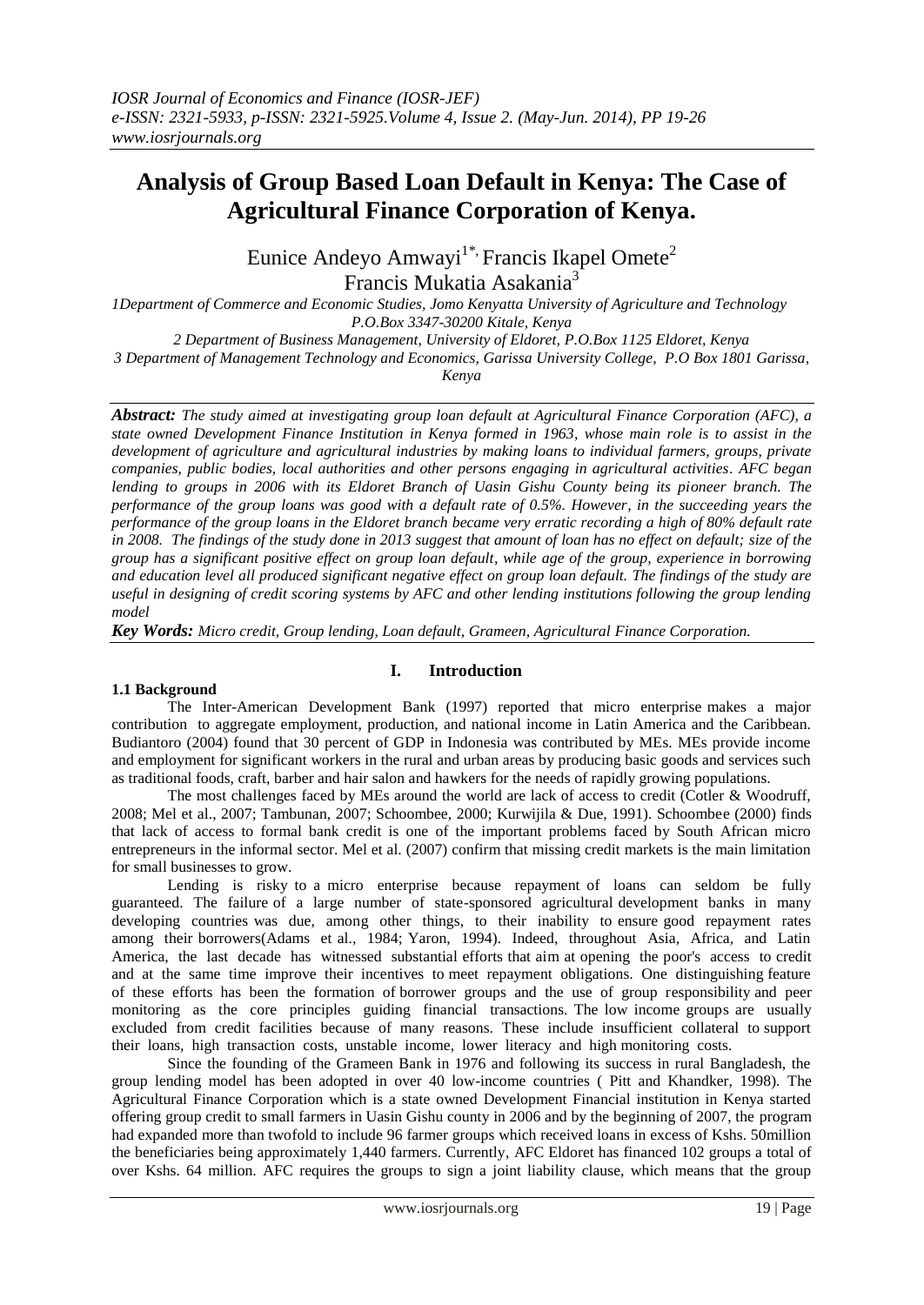members are responsible for repayment of not just their own loans, but also loans taken by all members in their group. The primary purpose of AFC group loans is to enable those who do not own land which used as collateral to access loans. The target groups are mainly women and the youth. However the erratic performance of group loans in AFC calls for a research on the causes of the increasing default rate in group loans schemes. Other main stream privately owned financial institutions and banks have also adopted group loans model.

## **1.2 Research problem**

Loan default is one of the critical issues of Micro finance institutions (MFIs) that concerns all stakeholders (Sharma & Zeller, 1997; Marr, 2002; Maata, 2004; Godquin, 2004) where the high loan default rate is the primary cause of the failure of MFIs (Yaron, 1994; Woolcock, 1999; Marr, 2002; Maata, 2004). High levels of default have caused increased amounts of non- performing loans in the books of many financial institutions. AFC has of recent experienced erratic loan repayment patterns of its group based loan product. Now, whether default is random and influenced by erratic behavior or whether it is influenced by certain factors in a specific situation, group composition and characteristics, needs an empirical investigation. The findings can be used by micro financing institutions to manipulate their credit programs for the better. This research is expected to determine whether age of the group, size of loan, size of group and number of years in formal education has significant influence on repayment of group based loans. The institutions can also be able to develop policy frameworks to sweeten the group loans product.

## **1.3 Objectives**

## **1.3.1 General objective**

The research aimed at determining the causes of group loan default in Kenya with specific emphasis on group lending.

## **1.3.2 Specific objective**

- i) To determine the effect of age of group on loan repayment patterns
- ii) To determine the effect of loan size on group loan repayment patterns
- iii) To establish effect of education level of group members on group loan repayment
- iv) To establish effect of experience in loan taking on loan repayment by groups
- v) To establish effect of group size on group loan repayment

#### **1.4 Hypotheses**

1**. Ho:** The age of a group has no significant effects on loan repayment

- **Ha**: The age of a group has significant effects loan repayment
- 2. **Ho**: The size of loan has no significant effects on loan repayment
- **Ha**: The size of the loan has significant effects on loan repayment.

3. **Ho**: The number of years in formal education for group members has no significant effects on group loan repayment.

**Ha**: The number of years in formal education for group members has significant effects on loan repayment.

- 4. **H<sup>o</sup>** Experience in loan taking has no significant effects on loan repayment.
- **Ha**: Experience in loan taking has significant effects on loan repayment.
- 5.  $\mathbf{H}_{\alpha}$ : The size of the group has no significant effects on loan repayment.

**Ha**: The size of the group has significant effects on loan repayment.

#### **II. Literature Review**

#### **2.1 Microfinance**

Microfinance refers to the provision of financial services to low-income clients, including consumers and the self- employed, who traditionally lack access to banking and related services (Gonzalez-Vega, 2008). Microfinance is a place for the poor and near poor clients to get access to a high quality financial service, which include not just credit but also savings, insurance and fund transfer. According to Ledgerwood (1999), microfinance is a provision of a broad range of financial services such as savings, credit, insurance and payment services to the poor or low-income group who are excluded from the normal banking sectors.

The World Bank defines microfinance as "…. Small-scale financial services – primarily credit and savings – provided to people who farm or fish and who operate small enterprises or microenterprises where goods are produced, recycled, repaired, or sold; who provide services; who work for wages or commissions; who gain income from renting out small amounts of land, vehicles, draft animals, or machinery and tools; and to other individuals and groups at the local levels of developing countries, both rural and urban" (Robinson, 2001). However, Bank Negara Malaysia (BNM) defined microfinance as the provision of small loans/financing up to RM50, 000 to microenterprises or self-employed individuals, for their business activities not just for income generating activities. Woller & Parsons (2002) describe microfinance as the second evolution in credit theory and policy where the first revolution is microcredit.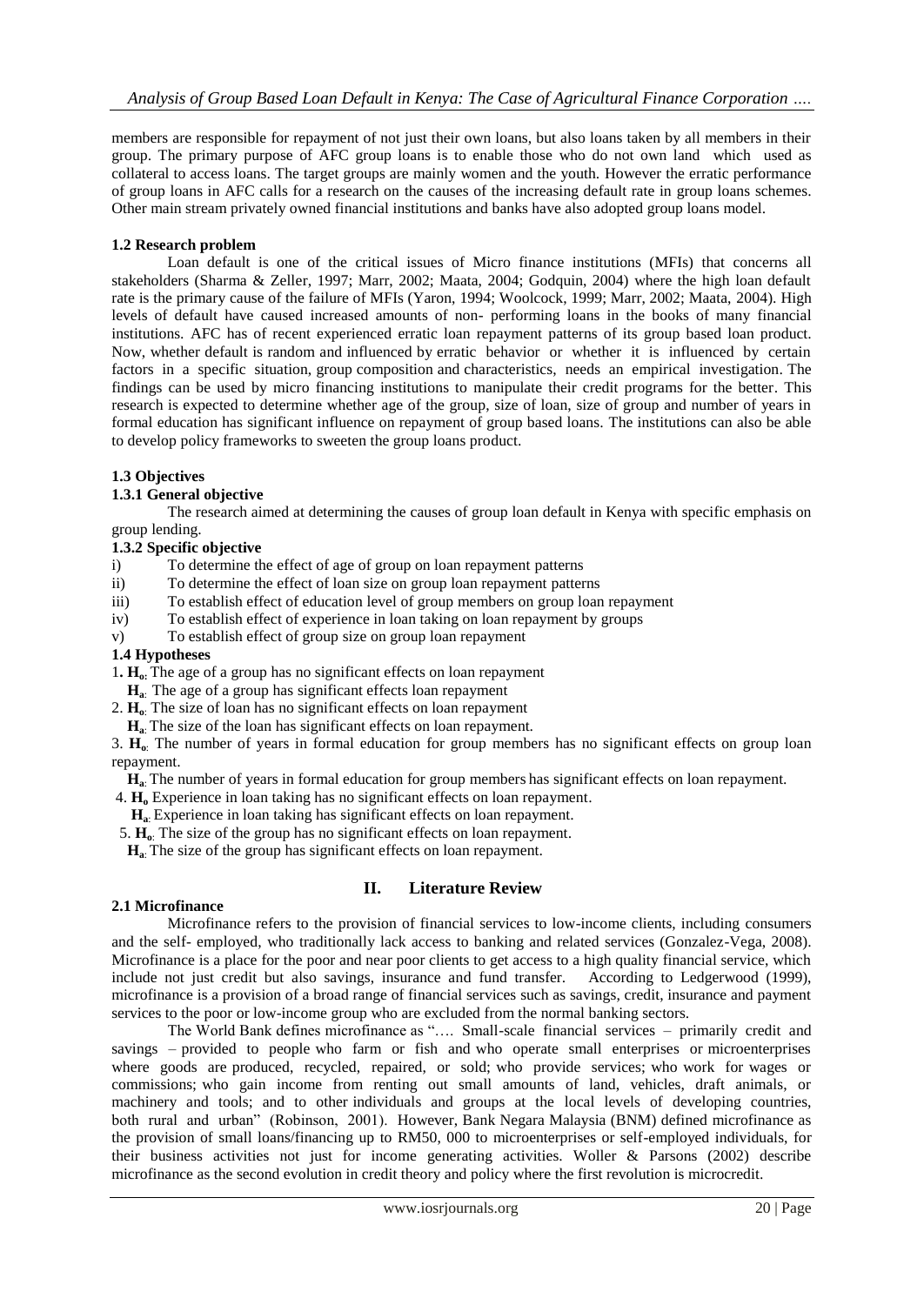# **2.2 Microcredit**

Microcredit, also known as micro lending, refers to an extremely small loan, given to impoverished people to help them become self-employed. Microcredit was given to the poor individuals for incomegenerating activities that will improve the borrowers' living standards. The loans characteristics are, too small, short-term credit (a year or less), no collateral, required weekly repayment, poor borrower and mostly women who are not qualified for a conventional bank loan.

Usually the loanee pays high interest rates because of the high cost in running microcredit program. Microcredit is also used as the extension of very small loans to those who are in poverty that designed to spur entrepreneurship and help them out from poverty group. These individuals lack collateral, steady employment and verifiable credit history, which therefore, cannot even meet the most minimal qualifications to gain access to traditional credit. The Grameen Bank defined microcredit as small loans given to the poor for undertaking self-employment projects that would generate income and enable them to provide for themselves and their families. The target population comprising women microenterprises from the low-income households and the loans have no collateral.

# **2.3 Group lending performance**

Against the advice of banks and government, Professor Muhammad Yunus a Bangladeshi economist gave out 'micro-loans' to 17 to 42 poor basket weavers from his pocket. He found that it was possible with this tiny amount not only to help them survive, but also to create the spark of personal initiative and enterprise necessary to pull themselves out of poverty and in 1983 he formed the Grameen Bank, meaning 'village bank' founded on principles of trust and solidarity. In Bangladesh today, Grameen has 2,564 branches, with 19,800 staff serving 8.29 million borrowers in 81,367 villages. On any working day Grameen collects an average of \$1.5 million in weekly installments.

Of the borrowers, 97% are women and over 97% of the loans are paid back, a recovery rate higher than any other banking system. Grameen methods are applied in projects in 58 countries, including the US, Canada, France, The Netherlands and Norway. In Thailand, the Bank for Agriculture and Agricultural Cooperative achieved high repayment rates even though it sometimes used groups consisting of as many as 30 members (Huppi and Feder, 1990; Yaron, 1994). Repayment rates are not uniformly high, however for all institutions or across groups within an institution.

In Nepal, the repayment performance of groups formed under the Small Farmers Development Program (SFDP) exhibit a mixed results (Sharma, 1993; Desai and Mellor, 1993) and Bratto(1986) gives examples from Zimbabwe of how group repayment rates can fluctuate according to changing external circumstances. However not all group loans have low default rates. In order to increase loan repayment most of the micro financing schemes in Ethiopia provide loans to organized members, who are not required to put up physical collateral but operate in a group mechanism in which risks of non-repayment are transferred to the group. Essentially, most micro financing schemes in Ethiopia have, with slight modifications, adopted the Grameen Bank micro credit mechanisms (Fantahun, 2000).

Even if group liability claims to improve repayment rates and lower transaction costs when lending to the poor by providing incentives for peers to screen, monitor and enforce each other's loans, the problem of poor loan repayment performance persists. Group financing was introduced in Agricultural finance corporation (AFC) in 2006 with 53 groups in Eldoret Branch being financed approximately 30 million. The recovery rate of the loan was 99.5% with only two groups defaulting partially. However in the succeeding years, the performance of the group loans has been very erratic. Currently AFC's Eldoret branch has financed 102 groups a sum of Kshs. 64 million with 69 groups being partially or fully in default representing approximately 68% of the total groups financed. The performing groups were financed a total of Kshs 19 million while those who have a rate of default were financed a total of approximately 45 million part of which has been repaid. This is far below the performance of groups in the preceding studies. This calls for an analysis of factors that may be contributing to this erratic performance of group loans in AFC.

# **2.4 Factors Affecting Loan Repayment**

Oladeebo and Oladeebo (2008) examined the determinants of loan repayment among smallholder farmers in Ogbomoso Agricultural Zone, Nigeria. Results from multiple regression analysis showed that amount of loan obtained by farmers, years of farming experience with credit, level of education, were major factors that positively and significantly influenced loan repayment. Many researchers have validated the success of peer monitoring in relation to better repayment performance (Hossain, 1988; Siamwalla et al., 1990; Goetz and Sen Gupta, 1996; Manimekalai, 2004). But, the high frequency of meetings does not necessarily always lead to high level of mutual control (Von, 2004).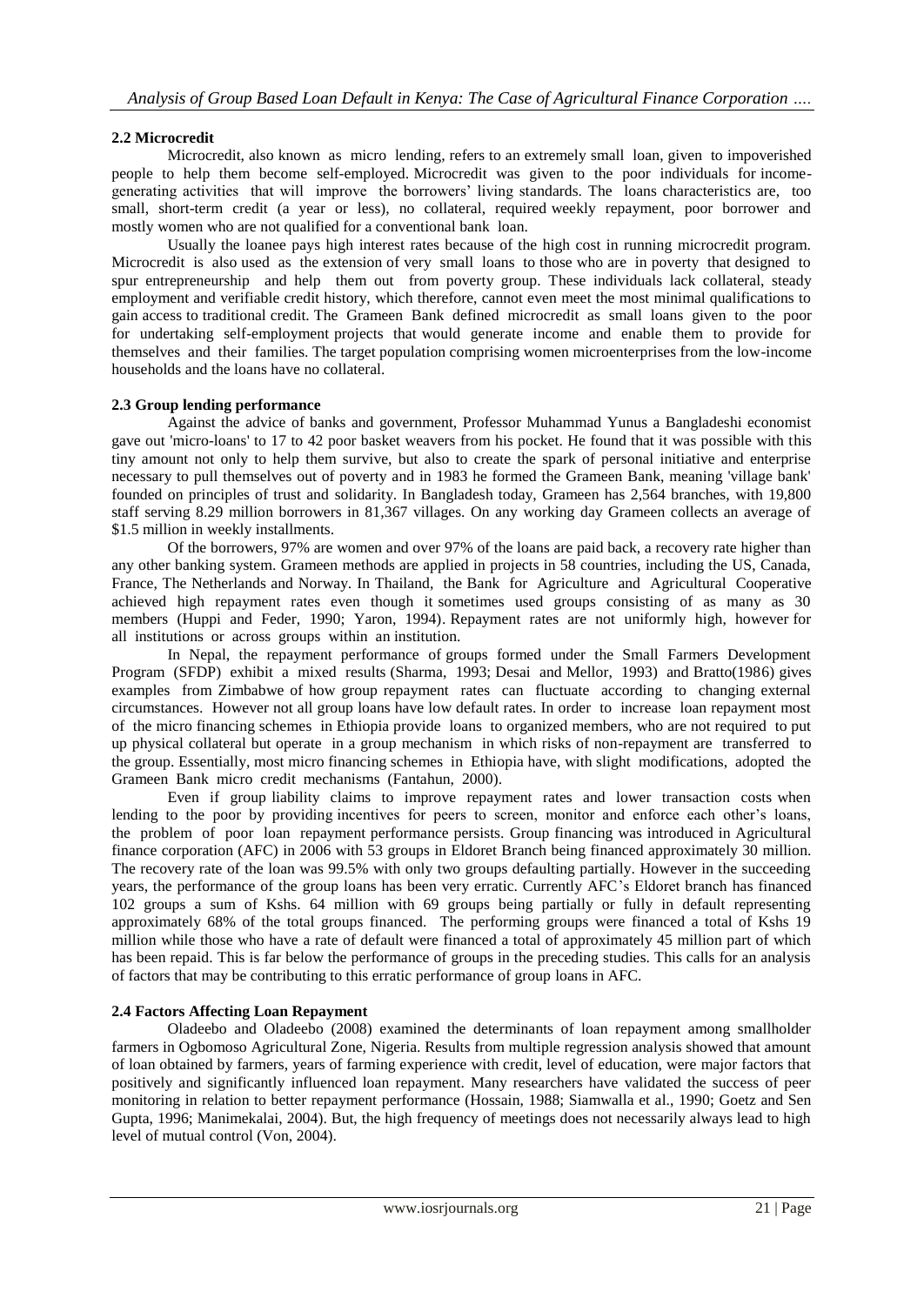Based on past literature, the factors affecting loan repayment performance of MFIs can be divided into four factors namely individual/borrowers factors, firm factors, loan factors and institutional/lender factors. Several studies (Greenbaum et al., 1991; Hoque, 2000; Colye,2000; Ozdemir & Boran, 2004) show that when a loan is not repaid, it may be a result of the borrowers' unwillingness and/or inability to repay. Stiglitz and Weiss (1981) recommend that the banks should screen the borrowers and select the "good" borrowers from the "bad" borrowers and monitor the borrowers to make sure that they use the loans for the intended purpose. This is important to make sure the borrowers can pay back their loans.

Greenbaum and Thakor (1995), suggest to look at a borrower's past record and economic prospects to determine whether the borrower is likely to repay or not. Besides characters of the borrowers, collateral requirements, capacity or ability to repay and condition of the market should be considered before giving loans to the borrowers. Some authors link the repayment performance with firm characteristics. Such authors like Nannyonga (2000), Arene (1992) and Oke et al. (2007) mention that firm's profit significantly influenced loan repayment. Besides that, Khandker et al., (1995) raise the question of whether default is random, influenced by erratic behavior, or systematically influenced by area characteristics that determine local productions conditions or branch-level efficiency. Their study on Grameen overdue loans supports the idea of partial influence of area characteristics. Rural electrification, road width, primary educational infrastructure and commercial bank density are positively correlated with a low default rate as well as predicted manager's pay.

Godquin (2004) suggests that the provision of non-financial services such as training, basic literacy and health services has a positive impact on repayment performance. Roslan & Mohd Zaini (2009) found that borrowers that did not have any training in relation to their business have a higher probability to default. Screening methods are used to screen out bad borrowers. While, Awoke (2004), reports that most of the default arose from poor management procedures, loan diversion and unwillingness to repay loans. Therefore, the lenders must devise various institutional mechanisms that aimed to reduce the risk of loan default.

A few researchers also found that loan characteristics play an important role in determining repayment performance (Roslan & Mohd Zaini, 2009; Njoku, 1997; Ugbomeh et al., 2008). Copisarow (2000) found that defaults generally arise from poor program design or implementation, not from any essential problems with the borrowers. Roslan Abdul Hakim et al. (2007) in their study conclude that close and informal relationship between MFIs and borrowers may help in monitoring and early detection of problems that may arise in non-repayment of loans. In addition, cooperation and coordination among various agencies that provide additional support to borrowers may help them succeed in their business. The study compared the good practices and performance of selected MFIs in Malaysia namely; Amanah Ikhtiar Malaysia, TEKUN, Koperasi Kredit Rakyat and Bank Pertanian Malaysia.

Koopahi and Bakhshi (2002) used a discriminant analysis to identifying defaulter farmers from nondefaulters of agricultural bank recipients in Iran. Results showed that use of machinery, length of repayment period, bank supervision on the use of loan had significant and positive effect on the agricultural credit repayment performance. In the other hand incidence of natural disasters, higher level of education of the loan recipient and length of waiting time for loan reception had a significant and negative effect on dependent variable.

A research on Factors Affecting on loan Repayment Performance of Farmers in Khorasan-Razavi Province of Iran by Kohansal and Mansoori (2009) showed that farmer's experience, income, received loan size and collateral value have positive effect while loan interest rate, total application costs and number of installment implies a negative effect on repayment performance of recipients. Comparing the elasticities of significant variables indicated that loan interest rate is the most important factor in their model. Farming experience and total application costs are the next factors respectively.

# **2.5 Group Loan Repayment Models**

The Grameen Bank (2000a) has identified fourteen different microfinance Models four of which have been discussed below as Agricultural Finance Corporation of Kenya (AFC) has borrowed from them in designing its model.

# **2.5.1 Bank Guarantees**

As the name suggests, a bank guarantee is used to obtain a loan from a commercial bank. This guarantee may be arranged externally (through a donor/donation, government agency etc.) or internally (using member savings). Loans obtained may be given directly to an individual, or they may be given to a self-formed group. Bank Guarantee is a form of capital guarantee scheme. Guaranteed funds may be used for various purposes, including loan recovery and insurance claims. Several international and UN organizations have been creating international guarantee funds that banks and NGOs can subscribe to, to lend or start microcredit programs.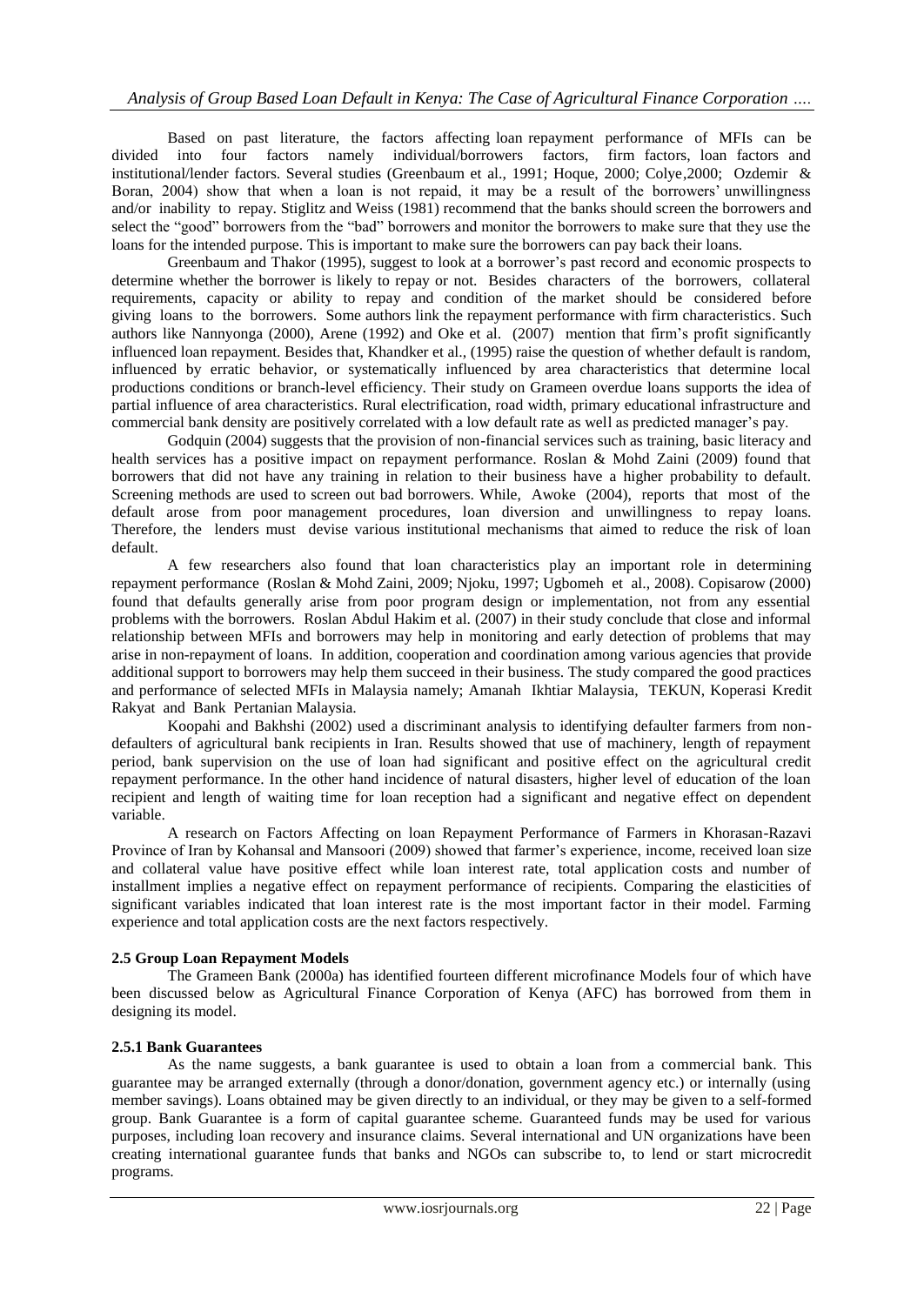# **2.5.2 Grameen**

The Grameen model emerged from the poor-focused grassroots institution, Grameen Bank, started by Prof. Mohammed Yunus in Bangladesh. It essentially adopts a methodology where bank unit is set up with a Field Manager and a number of bank workers, covering an area of about 15 to 22 villages. The manager and workers start by visiting villages to familiarize themselves with the local environment in which they will be operating and identify prospective clientele, as well as explain the purpose, functions, and mode of operation of the bank to the local population. Groups of five prospective borrowers are formed; in the first stage, only two of them are eligible for, and receive, a loan. The group is observed for a month to see if the members are conforming to rules of the bank. Only if the first two borrowers repay the principal plus interest over a period of fifty weeks do other members of the group become eligible themselves for a loan. Because of these restrictions, there is substantial group pressure to keep individual records clear. In this sense, collective responsibility of the group serves as collateral on the loan.

## **2.5.3 Group Model**

The Group Model's basic philosophy lies in the fact that shortcomings and weaknesses at the individual level are overcome by the collective responsibility and security afforded by the formation of a group of such individuals. The collective coming together of individual members is used for a number of purposes: educating and awareness building, collective bargaining power, peer pressure etc.

## **2.5.4 Peer pressure Model**

Peer pressure model uses moral and other linkages between borrowers and project participants to ensure participation and repayment in microcredit programs. Peers could be other members in a borrowers group (where, unless the initial borrowers in a group repay, the other members do not receive loans. Hence pressure is put on the initial members to repay); community leaders (usually identified, nurtured and trained by external NGOs); NGOs themselves and their field officers; banks etc. The 'pressure' applied can be in the form of frequent visits to the defaulter, community meetings where they are identified and requested to comply etc.

## **2.6 Theoretical framework**

## **2.6.1The Grameen Solidarity Group model**

This model is based on group peer pressure whereby loans are made to individuals in groups of four to seven (Berenbach and Guzman, 1994). Group members collectively guarantee loan repayment, and access to subsequent loans is dependent on successful repayment by all group members. Payments are usually made weekly (Ledgerwood, 1999). According to Berenbach and Guzman (1994), solidarity groups have proved effective in deterring defaults as evidenced by loan repayment rates attained by organizations such as the Grameen Bank, who use this type of microfinance model. They also highlight the fact that this model has contributed to broader social benefits because of the mutual trust arrangement at the heart of the group guarantee system. The group itself often becomes the building block to a broader social network.

# **2.7 Conceptual framework**



#### **2.7.1 Independent variables.**

Age of the group is the number of years from the date it was registered with social services department. This was obtained from the groups' registration certificate. Size of the group is the number of members in a group. Years in education represents the total number of years the respondent was in formal education. Size of loan represents the amount of loan granted to the group. It was measured in Kenya Shillings. Experience in loans (Number of loans taken) represents the number of loans taken from Agricultural Finance Corporation.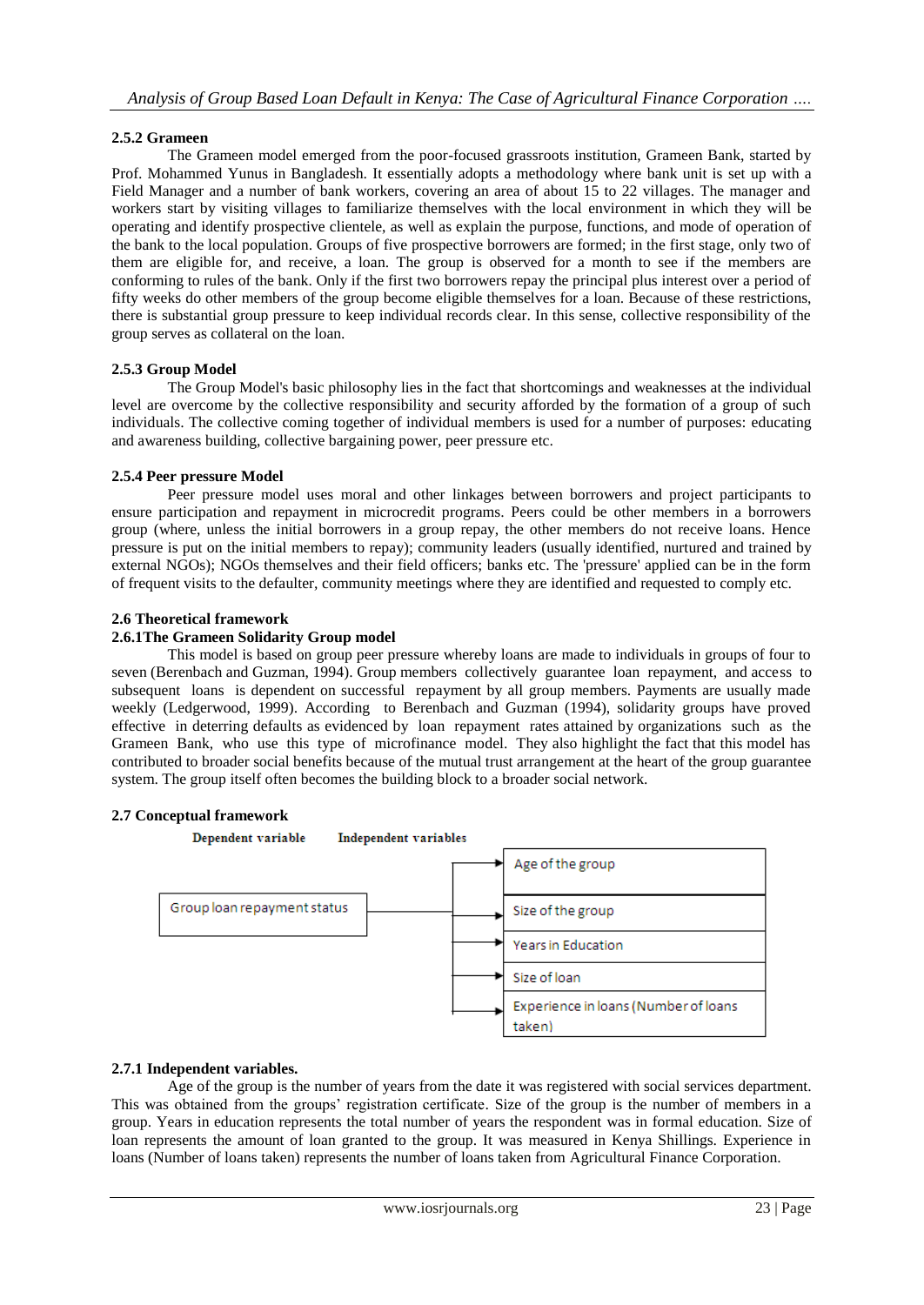# **2.7.2 Dependent variables.**

This is the Loan status measured as a percentage of loans in default with those not in default recording zero percent and those whose loan is fully in arrears and have not made partial payment recording 100%.

## **III. Research Methodology**

## **3.1 Research design**

The research adopted census method to collect data from the sample group members. The census method incorporated all the groups under financing by the state corporation in Uasin Gishu County, Eldoret Kenya

## **3.2 Target population**

The target population was group members of 102 group loans in AFC Eldoret Branch in Uasin Gishu County.

#### **3.3 Sample size and Sampling techniques**

Out of the 102 group loans in AFC Eldoret branch, 69 were partially or fully in default while 33 were not in default. Stratified sampling was used to identify the groups in default and those not in default to be represented in the sample after which simple random sampling was used to select one representative from each group to be represented in the survey 50% from the default group and 50% from non-default group.

#### **3.4 Data collection method**

Primary data was collected by use of structured questionnaire while secondary data was obtained from the groups' AFC branch administrative files.

## **3.5 Data analysis and model specification**

The data collected was classified, coded and tabulated in a spread sheet. The data collected was analyzed using descriptive statistical methods which constituted regression analysis. Descriptive methods were used to describe the sample group in terms of averages while multiple linear regressions was used to measure the extent to which the various factors affect the repayment performance of group loans. We estimated a multiple regression equation of the form:

$$
D = \beta_1 + \beta_2 A + \beta_2 LA + \beta_2 GS + \beta_2 EX + \beta_2 ED + \varepsilon
$$

Where: **D** is the percentage of loan in default

 **A** is the age of the group **LA** is the loan amount **GS** is the group size **EX** is the number of times loan has been granted to the group (Experience in loan) **ED** is the number of years in formal education

 $\epsilon$  is the stochastic term

| Table 4.1 Back ground characteristics of the respondents |                |           |         |  |  |
|----------------------------------------------------------|----------------|-----------|---------|--|--|
| Independent variable                                     | <b>Minimum</b> | maximum   | Average |  |  |
| Age of group                                             |                |           | 6.1     |  |  |
| Size of group                                            |                | 30        |         |  |  |
| Size of loan                                             | 200,000        | 2,400,000 | 763.333 |  |  |
| <b>Years in education</b>                                |                | 16        | 10.4    |  |  |
| Loan experience                                          |                |           | 6.7     |  |  |
| Default status %                                         |                | 100       | 27.9    |  |  |

**IV. Research Findings And Discussions Table 4.1 Back ground characteristics of the respondents**

Table 4.1 above shows in summary, that the minimum group size is 15 which is AFC's policy on group lending. The largest group consists of 30 members. The group with the highest experience is 7 years which means the group has borrowed annually since AFC began its group lending program. The table also shows that the maximum amount of loan financed to a single group in Eldoret branch when the data was collected was KSh 2.4 million and the lowest was KSh 0.2 million. However loans are given based on the group's ability to implement the project and service the loan.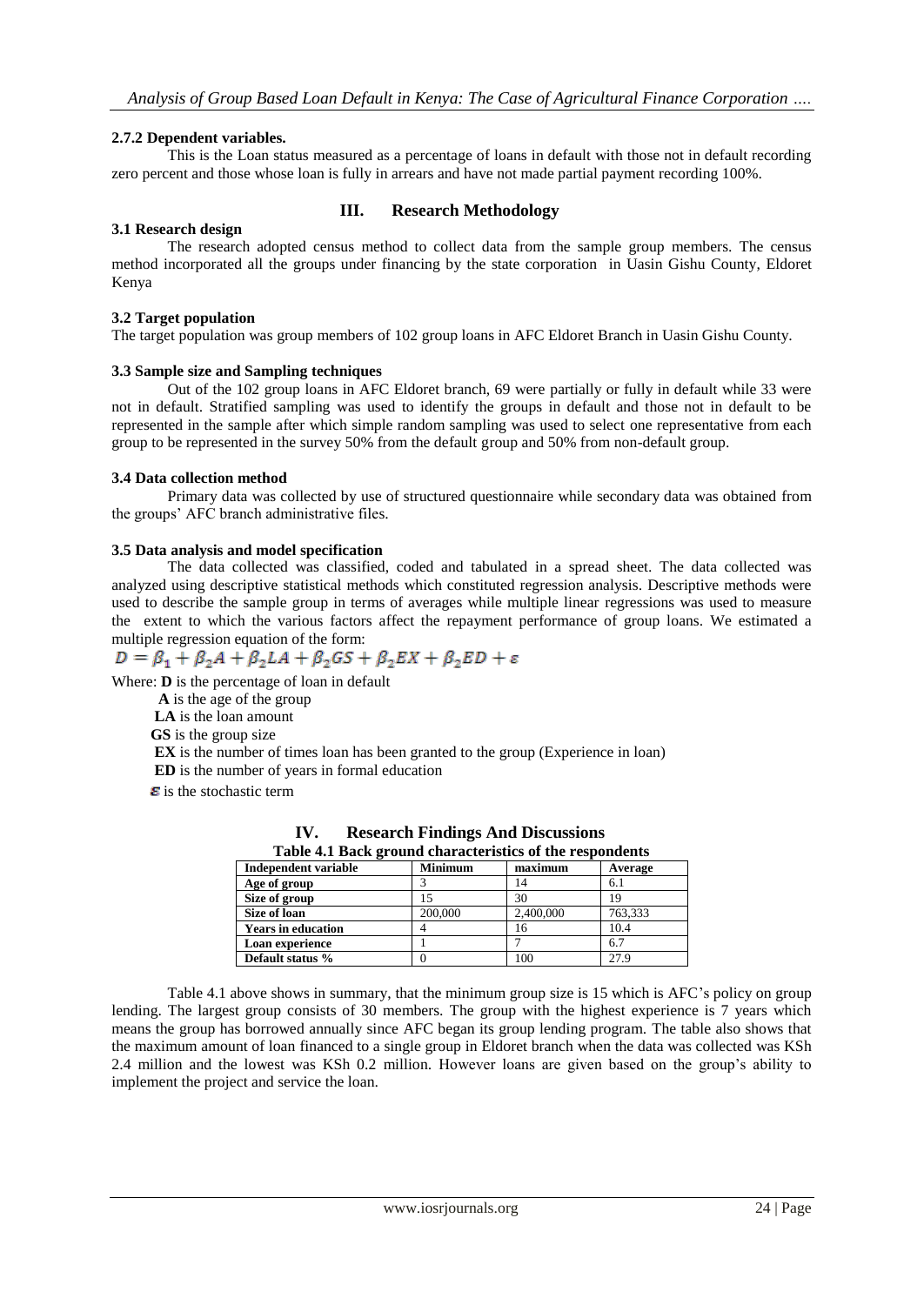| Tuble 4.2 Multiple mileti Tegi ession results |               |             |               |             |  |  |  |
|-----------------------------------------------|---------------|-------------|---------------|-------------|--|--|--|
| <b>Mutiple R</b>                              | 0.532723478   |             |               |             |  |  |  |
| <b>R</b> Squared                              | 0.283794304   |             |               |             |  |  |  |
| Adjusted $\mathbb{R}^2$                       | 0.134584784   |             |               |             |  |  |  |
| S.E                                           | 35.42334356   |             |               |             |  |  |  |
| <b>Observations</b>                           | 30            |             |               |             |  |  |  |
|                                               | Coefficient   | S.E         | t-stat        | $P - value$ |  |  |  |
|                                               |               |             |               |             |  |  |  |
| Intercept                                     | 2.492613952   | 53.9226111  | 0.046225765   | 0.963512804 |  |  |  |
| age of group                                  | $-1.43574642$ | 2.198202668 | $-0.65314561$ | 0.519870983 |  |  |  |
| size of group                                 | 3.74008474    | 1.915813332 | 1.952217723   | 0.062673102 |  |  |  |
| size of loan                                  | 1.00401E-05   | 1.7107E-05  | 0.586904606   | 0.562748565 |  |  |  |
| Education                                     | $-3.1920959$  | 2.039305381 | -1.56528587   | 0.130607327 |  |  |  |
| Experience                                    | $-2.72473966$ | 3.473166247 | $-0.78451173$ | 0.440415169 |  |  |  |

#### **Table 4.2 Multiple linear regression results**

From the analysis of the data in Table 4.2, it can be seen that the size of the loan has no effect on loan default. The probability of getting such a result is 56%. Thus, with a t-value of 0.6 less than 2, confirms that size of the loan has no significant effect on default rate. Further, the group size has a positive effect on default. From the table above it can be observed that a 1% increase in group size results in 3.740% increase in default this is statistically significant having a t- value of approximately 2. The probability of obtaining such a result is however, about 6%. The age of the group, experience and years of education have negative effect on default. For every 1% change in age of the group there is a reduction of default by 1.436%, with a probability of 52%. Since age can only increase, it means that rate of default reduces as the group age increases. Similarly, for every 1% change in experience in loan there is a reduction of default by 2.725% with a probability of 44%. Experience refers to the number of loans taken. The more the number of loans taken, the lesser the risk of default. It can further be observed that for every 1% increase in years of education there is a reduction of default by approximately 3.192% which is slightly significant having a t- value of approximately 2. An  $R^2$  value of 28.4% indicates that age of group, size of loan, size of group, years in education and experience in loan contribute 28.4% variation in loan default while 71.6% is caused by factors not in the study.

This low figure of  $\mathbb{R}^2$  could mean that very important variables could have been omitted from the research model specification. It suggests that, based on these results there is a weak positive relationship between the dependent and the independent variables specified in our model. Note worthy should therefore be the fact that age of the group, group size, experience in loans and education are significant in determining default rate for group loans. Other variables that could be of importance are training in finance and entrepreneurial education, and group supervision by the lending institutions.

# **V. Conclusion And Recommendations**

The findings of this study are mixed. Large groups have a high chance of defaulting in loan repayment. This may be attributed to the fact that large groups face serious management challenges and depict high levels of inefficiencies. They may often be characterized by slow decision making and infighting among the members of the group. In this connection, institutions financing groups or following group lending models should consider reducing the membership of the said groups.

It can further be observed that size of the loan does not affect default rate. Providing that the loan amount is pegged on the groups' ability to pay, irrespective of the amount is of no consequence to default rate. Lending institutions should therefore not deny borrowers funds on the basis that the amount involved is too large.

The age of the group is providing an interesting result though. As the age of the group increases, the default rate declines. This could be attributed to the fact that the lending organization could have developed a soft spot for this loyal group or that the group has learnt more relating to the policies on financing such that they are able to take advantage to avoid damaging their image or even that the group could have been trained severally on how to manage and utilize the funds lent. Therefore, while it is important to concentrate on the more mature groups to avoid high rates of default, more focus and attention should be on how to attract more groups to increase the loan portfolio.

The turnover of loans per group is proving very critical. That, providing the group is able to repay its loan within the stipulated contractual guidelines, they should borrow more. These return- borrowers have a reduced default rate as opposed to lending to a totally new group. More emphasis should therefore be placed on second or third time borrowers as the default risk is mitigated. This is because they have amassed a wealth of experience in financial management matters. The educational level of the members comprising the group is also critical. This is corroborated by the fact that the higher the number of years spent schooling or in education, the lower the default rate. This means that for policy purposes, groups should comprise some members who are educated to provide guidance to the other members of the group and decision making.